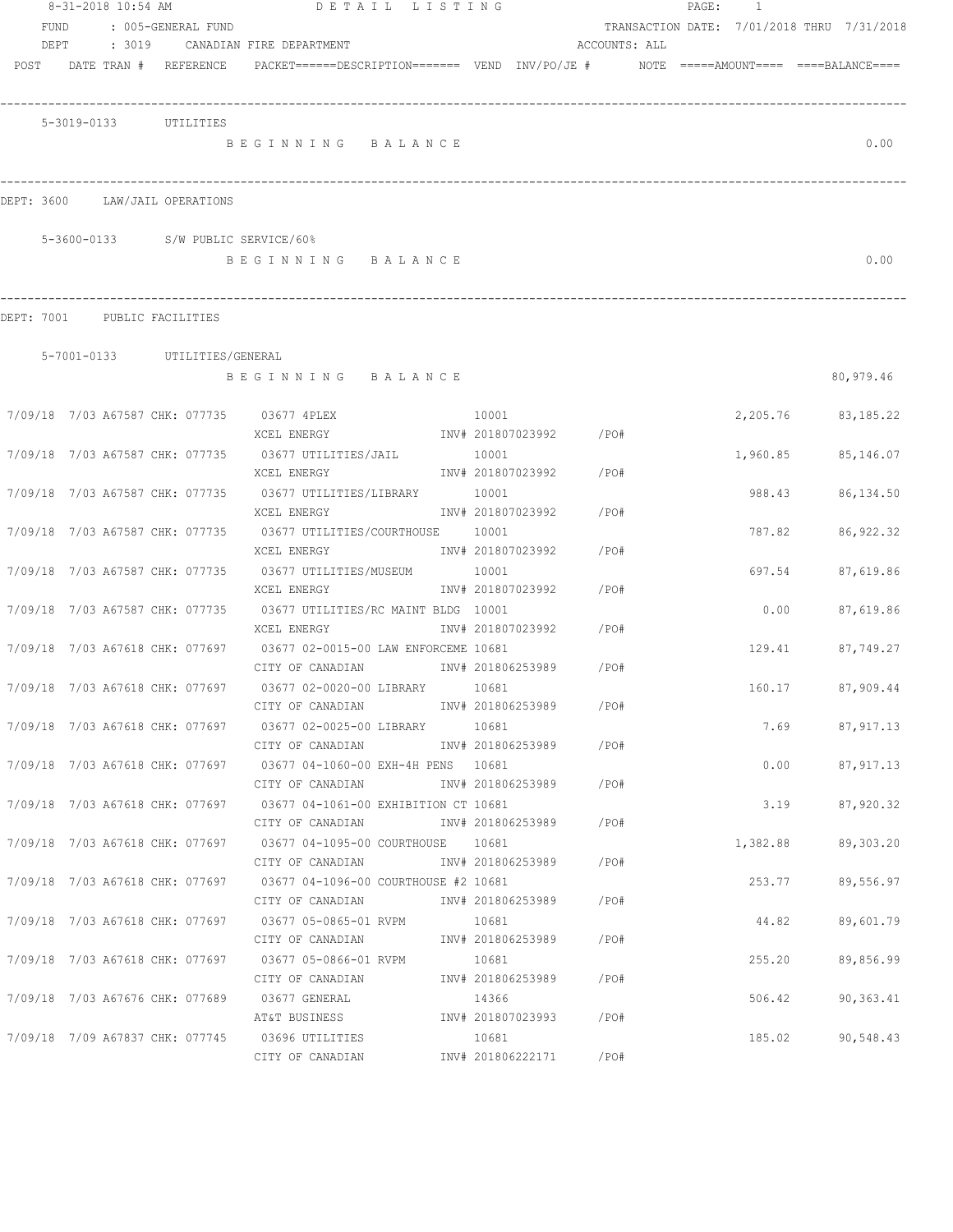|                                 | 8-31-2018 10:54 AM |  |                          | DETAIL LISTING                                                                           |     |               |                   |                              | PAGE: |          |                                            |
|---------------------------------|--------------------|--|--------------------------|------------------------------------------------------------------------------------------|-----|---------------|-------------------|------------------------------|-------|----------|--------------------------------------------|
| FUND                            |                    |  | : 005-GENERAL FUND       |                                                                                          |     |               |                   |                              |       |          | TRANSACTION DATE: 7/01/2018 THRU 7/31/2018 |
| DEPT                            |                    |  | : 7001 PUBLIC FACILITIES |                                                                                          |     |               |                   | ACCOUNTS: ALL                |       |          |                                            |
| POST                            |                    |  | DATE TRAN # REFERENCE    | PACKET======DESCRIPTION======= VEND INV/PO/JE #    NOTE =====AMOUNT==== ====BALANCE====  |     |               |                   |                              |       |          |                                            |
|                                 |                    |  |                          | 7/09/18 7/09 A67851 CHK: 077753 03696 OTHER METERS                                       |     | 12592         |                   |                              |       |          | 1,492.10 92,040.53                         |
|                                 |                    |  |                          | NORTH PLAINS ELECTRIC CO- INV# 201807064002 / PO#                                        |     |               |                   |                              |       |          |                                            |
| 7/09/18 7/09 A67851 CHK: 077753 |                    |  |                          | 03696 GEM VOTING BOOTH<br>NORTH PLAINS ELECTRIC CO- INV# 201807064002                    |     | 12592         |                   | /PO#                         |       | 83.47    | 92,124.00                                  |
|                                 |                    |  |                          |                                                                                          |     |               |                   |                              |       |          |                                            |
| 7/13/18 7/13 A67930 CHK: 077775 |                    |  |                          | 03712 040-001-1415-01-LIBRARY 13824<br>WEST TEXAS GAS, INC                               |     |               | INV# 201807134012 | $/$ PO#                      |       | 26.23    | 92,150.23                                  |
| 7/13/18 7/13 A67930 CHK: 077775 |                    |  |                          | 03712 040-001-4000-01 EX CENTE 13824                                                     |     |               |                   |                              |       | 27.77    | 92,178.00                                  |
|                                 |                    |  |                          | WEST TEXAS GAS, INC                                                                      |     |               | INV# 201807134012 | /PO#                         |       |          |                                            |
| 7/13/18 7/13 A67930 CHK: 077775 |                    |  |                          |                                                                                          |     |               |                   |                              |       | 24.68    | 92,202.68                                  |
|                                 |                    |  |                          | WEST TEXAS GAS, INC                                                                      |     |               | INV# 201807134012 | $/$ PO#                      |       |          |                                            |
| 7/13/18 7/13 A67930 CHK: 077775 |                    |  |                          | 03712 040-001-5815-01-BALLPARK 13824                                                     |     |               |                   |                              |       | 29.84    | 92, 232.52                                 |
|                                 |                    |  |                          | WEST TEXAS GAS, INC                                                                      |     |               | INV# 201807134012 | /PO#                         |       |          |                                            |
| 7/13/18 7/13 A67930 CHK: 077775 |                    |  |                          | 03712 040-001-5810-01-PAVILION 13824                                                     |     |               |                   |                              |       | 24.68    | 92,257.20                                  |
|                                 |                    |  |                          | WEST TEXAS GAS, INC METALL 1NV# 201807134012                                             |     |               |                   | /PO#                         |       |          |                                            |
| 7/13/18 7/13 A67930 CHK: 077775 |                    |  |                          | 03712 040-001-1405-01 COURTHOU 13824                                                     |     |               |                   |                              |       | 37.08    | 92,294.28                                  |
|                                 |                    |  |                          | WEST TEXAS GAS, INC MW# 201807134012                                                     |     |               |                   | /PO#                         |       |          |                                            |
| 7/13/18 7/13 A67930 CHK: 077775 |                    |  |                          | 03712 040-013-0045-00 CFD MAIN 13824                                                     |     |               |                   |                              |       | 24.68    | 92,318.96                                  |
|                                 |                    |  |                          | WEST TEXAS GAS, INC MONTH 201807134012 / PO#                                             |     |               |                   |                              |       |          |                                            |
|                                 |                    |  |                          |                                                                                          |     | 10001         |                   |                              |       | 0.00     | 92,318.96                                  |
|                                 |                    |  |                          | XCEL ENERGY                                                                              |     |               |                   | INV# 201807304024 /PO#       |       |          |                                            |
|                                 |                    |  |                          | 7/30/18  7/30  A68018  CHK:  077858  03704  UTILITIES/JAIL                               |     | 10001         |                   |                              |       | 2,032.34 | 94, 351.30                                 |
|                                 |                    |  |                          | XCEL ENERGY                                                                              |     |               |                   | INV# 201807304024 /PO#       |       |          |                                            |
| 7/30/18 7/30 A68018 CHK: 077858 |                    |  |                          | 03704 UTILITIES/LIBRARY 10001                                                            |     |               |                   |                              |       | 1,036.69 | 95,387.99                                  |
|                                 |                    |  |                          | XCEL ENERGY                                                                              |     |               | INV# 201807304024 | /PO#                         |       |          |                                            |
| 7/30/18 7/30 A68018 CHK: 077858 |                    |  |                          | 03704 UTILITIES/COURTHOUSE 10001                                                         |     |               |                   |                              |       | 847.07   | 96,235.06                                  |
|                                 |                    |  |                          | XCEL ENERGY                                                                              |     |               | INV# 201807304024 | /PO#                         |       |          |                                            |
| 7/30/18 7/30 A68018 CHK: 077858 |                    |  |                          | 03704 UTILITIES/MUSEUM                                                                   |     | 10001         |                   |                              |       | 692.41   | 96, 927.47                                 |
|                                 |                    |  |                          | XCEL ENERGY                                                                              |     |               | INV# 201807304024 | /PO#                         |       |          |                                            |
| 7/30/18 7/30 A68018 CHK: 077858 |                    |  |                          | 03704 UTILITIES/RC MAINT BLDG 10001                                                      |     |               |                   |                              |       | 0.00     | 96, 927.47                                 |
|                                 |                    |  |                          | XCEL ENERGY                                                                              |     |               | INV# 201807304024 | $/$ PO#                      |       |          |                                            |
| 7/30/18 7/30 A68034 CHK: 077808 |                    |  |                          | 03704 02-0015-00 LAW ENFORCEME 10681                                                     |     |               |                   |                              |       | 190.93   | 97,118.40                                  |
|                                 |                    |  |                          | CITY OF CANADIAN                                                                         |     |               | INV# 201807264021 | /PO#                         |       |          |                                            |
|                                 |                    |  |                          |                                                                                          |     | 10681         |                   |                              |       | 152.48   | 97,270.88                                  |
|                                 |                    |  |                          | CITY OF CANADIAN                                                                         |     |               |                   | INV# 201807264021 /PO#       |       |          |                                            |
|                                 |                    |  |                          | 7/30/18 7/30 A68034 CHK: 077808 03704 02-0025-00 LIBRARY 10681                           |     |               |                   |                              |       | 15.38    | 97,286.26                                  |
|                                 |                    |  |                          | CITY OF CANADIAN                                                                         |     |               |                   | INV# 201807264021 /PO#       |       |          |                                            |
|                                 |                    |  |                          | 7/30/18 7/30 A68034 CHK: 077808 03704 04-1060-00 EXH-4H PENS 10681                       |     |               |                   |                              |       | 0.00     |                                            |
|                                 |                    |  |                          | CITY OF CANADIAN                                                                         |     |               |                   | INV# 201807264021 /PO#       |       |          | 97,286.26                                  |
|                                 |                    |  |                          | 7/30/18 7/30 A68034 CHK: 077808 03704 04-1061-00 EXHIBITION CT 10681                     |     |               |                   |                              |       | 3.19     |                                            |
|                                 |                    |  |                          | CITY OF CANADIAN                                                                         |     |               |                   | INV# 201807264021 /PO#       |       |          | 97,289.45                                  |
|                                 |                    |  |                          |                                                                                          |     |               |                   |                              |       |          |                                            |
|                                 |                    |  |                          | 7/30/18 7/30 A68034 CHK: 077808 03704 04-1095-00 COURTHOUSE 10681<br>CITY OF CANADIAN    |     |               |                   | INV# 201807264021 /PO#       |       | 783.06   | 98,072.51                                  |
|                                 |                    |  |                          |                                                                                          |     |               |                   |                              |       |          |                                            |
|                                 |                    |  |                          | 7/30/18 7/30 A68034 CHK: 077808 03704 04-1096-00 COURTHOUSE #2 10681<br>CITY OF CANADIAN |     |               |                   | INV# 201807264021 /PO#       |       | 1,714.87 | 99,787.38                                  |
|                                 |                    |  |                          |                                                                                          |     |               |                   |                              |       |          |                                            |
|                                 |                    |  |                          | 7/30/18  7/30  A68034  CHK:  077808  03704  05-0865-01  RVPM                             |     | 10681         |                   | INV# 201807264021 / PO#      |       | 44.82    | 99,832.20                                  |
|                                 |                    |  |                          | CITY OF CANADIAN                                                                         |     |               |                   |                              |       |          |                                            |
|                                 |                    |  |                          | 7/30/18  7/30  A68034  CHK:  077808   03704  05-0866-01   RVPM<br>CITY OF CANADIAN       |     | 10681         |                   | INV# 201807264021 /PO#       |       | 293.48   | 100,125.68                                 |
|                                 |                    |  |                          |                                                                                          |     |               |                   |                              |       |          |                                            |
|                                 |                    |  |                          | 7/30/18 7/30 A68094 CHK: 077800 03704 GENERAL                                            |     | 14366         |                   | INV# 201807304025 /PO#       |       | 506.92   | 100,632.60                                 |
|                                 |                    |  |                          | AT&T BUSINESS                                                                            |     |               |                   |                              |       |          |                                            |
|                                 |                    |  |                          |                                                                                          |     |               |                   | 19,653.14 CR: 0.00 19,653.14 |       |          |                                            |
|                                 |                    |  |                          |                                                                                          | DB: | 19,653.14 CR: |                   | 0.00                         |       |          |                                            |
|                                 |                    |  |                          |                                                                                          |     |               |                   |                              |       |          |                                            |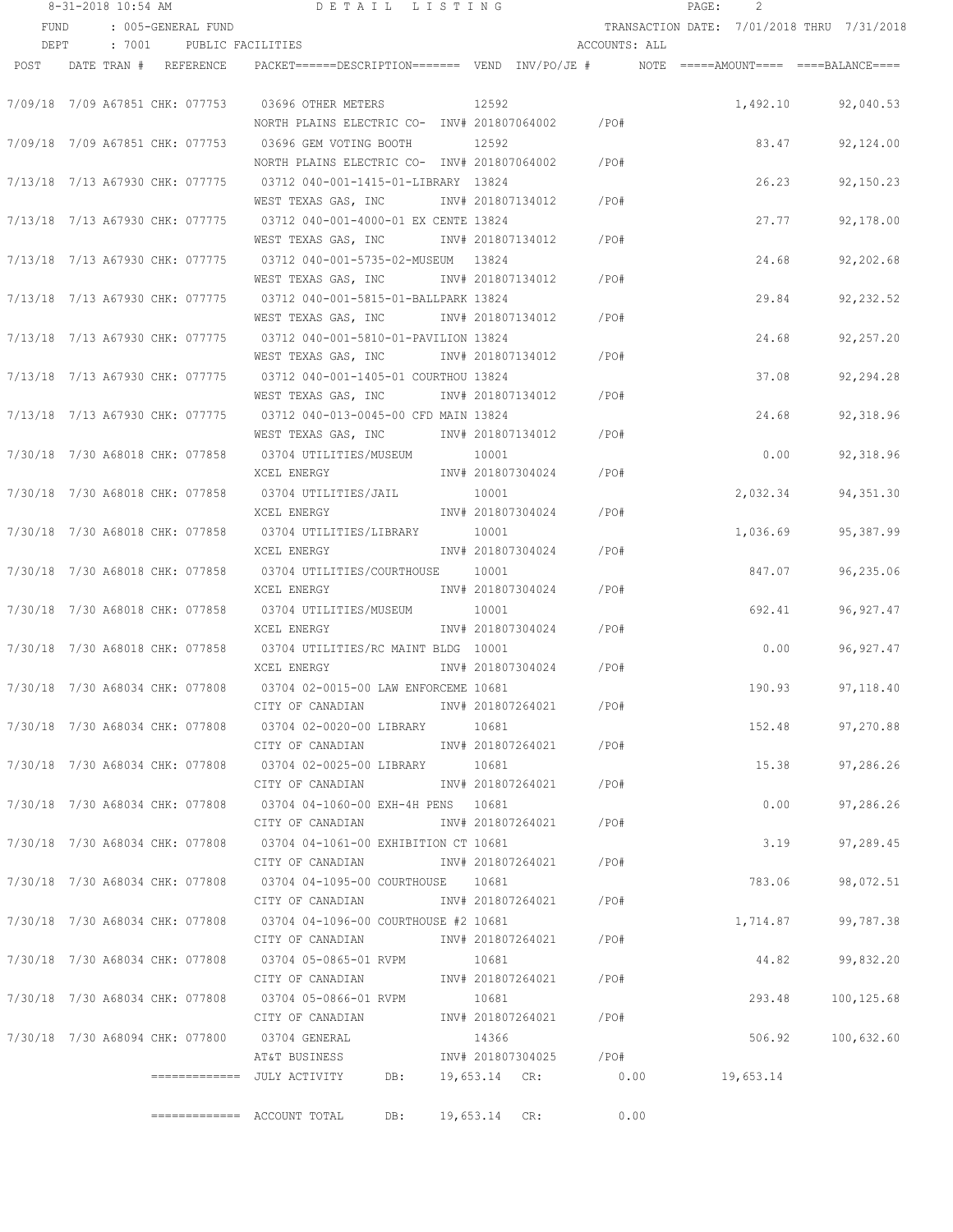|                    | 8-31-2018 10:54 AM |                         | DETAIL LISTING                                                                                                  |  |       |                        |               | PAGE: | 3                                          |          |
|--------------------|--------------------|-------------------------|-----------------------------------------------------------------------------------------------------------------|--|-------|------------------------|---------------|-------|--------------------------------------------|----------|
|                    |                    | FUND : 005-GENERAL FUND |                                                                                                                 |  |       |                        |               |       | TRANSACTION DATE: 7/01/2018 THRU 7/31/2018 |          |
|                    |                    | DEPT : 7016 CEMETERY    |                                                                                                                 |  |       |                        | ACCOUNTS: ALL |       |                                            |          |
|                    |                    |                         | POST DATE TRAN # REFERENCE PACKET======DESCRIPTION======= VEND INV/PO/JE # NOTE =====AMOUNT==== ====BALANCE==== |  |       |                        |               |       |                                            |          |
|                    |                    |                         |                                                                                                                 |  |       |                        |               |       |                                            |          |
|                    |                    |                         |                                                                                                                 |  |       |                        |               |       |                                            |          |
|                    |                    | 5-7016-0133 UTILITIES   | BEGINNING BALANCE                                                                                               |  |       |                        |               |       |                                            | 93.82    |
|                    |                    |                         |                                                                                                                 |  |       |                        |               |       |                                            |          |
|                    |                    |                         | 7/09/18 7/03 A67587 CHK: 077735 03677 UTILITIES/CEMETERY 10001                                                  |  |       |                        |               |       | 11.28 105.10                               |          |
|                    |                    |                         | XCEL ENERGY                           INV# 201807023992         /PO#                                            |  |       |                        |               |       |                                            |          |
|                    |                    |                         | 7/30/18 7/30 A68018 CHK: 077858 03704 UTILITIES/CEMETERY 10001                                                  |  |       |                        |               |       | 11.28 116.38                               |          |
|                    |                    |                         | XCEL ENERGY 1NV# 201807304024 /PO#                                                                              |  |       |                        |               |       |                                            |          |
|                    |                    |                         | ============= JULY ACTIVITY DB: 22.56 CR: 0.00                                                                  |  |       |                        |               |       | 22.56                                      |          |
|                    |                    |                         |                                                                                                                 |  |       |                        |               |       |                                            |          |
|                    |                    |                         | ============ ACCOUNT TOTAL DB: 22.56 CR: 0.00                                                                   |  |       |                        |               |       |                                            |          |
|                    |                    |                         |                                                                                                                 |  |       |                        |               |       |                                            |          |
|                    |                    |                         | 000 ERRORS IN THIS REPORT! *-*-*-*-*-*-*-*-*-*-*-*-*-*-                                                         |  |       |                        |               |       |                                            |          |
|                    |                    |                         |                                                                                                                 |  |       |                        |               |       |                                            |          |
|                    |                    |                         | ** REPORT TOTALS ** $---$ DEBITS --- $---$ CREDITS ---                                                          |  |       |                        |               |       |                                            |          |
|                    |                    |                         | BEGINNING BALANCES:                                                                                             |  |       | 81,073.28              | 0.00          |       |                                            |          |
|                    |                    |                         | REPORTED ACTIVITY: 19,675.70                                                                                    |  |       |                        | 0.00          |       |                                            |          |
|                    |                    |                         | ENDING BALANCES: 100,748.98<br>TOTAL FUND ENDING BALANCE: 100,748.98                                            |  |       |                        | 0.00          |       |                                            |          |
|                    |                    |                         |                                                                                                                 |  |       |                        |               |       |                                            |          |
| FUND: 010-AIRPORT  |                    |                         |                                                                                                                 |  |       |                        |               |       |                                            |          |
|                    |                    |                         |                                                                                                                 |  |       |                        |               |       |                                            |          |
| DEPT: 7010 AIRPORT |                    |                         |                                                                                                                 |  |       |                        |               |       |                                            |          |
|                    |                    |                         |                                                                                                                 |  |       |                        |               |       |                                            |          |
|                    |                    | 5-7010-0133 UTILITIES   |                                                                                                                 |  |       |                        |               |       |                                            |          |
|                    |                    |                         | BEGINNING BALANCE                                                                                               |  |       |                        |               |       |                                            | 7,277.02 |
|                    |                    |                         |                                                                                                                 |  |       |                        |               |       |                                            |          |
|                    |                    |                         | 7/09/18 7/03 A67707 CHK: 001356 03684 04-1056-00 AIRPORT APT 10681                                              |  |       |                        |               |       | 3.19 7,280.21                              |          |
|                    |                    |                         | CITY OF CANADIAN              INV# 201806253990      /PO#                                                       |  |       |                        |               |       |                                            |          |
|                    |                    |                         | 7/09/18 7/03 A67707 CHK: 001356 03684 04-1058-00 PILOTS LOUNGE 10681                                            |  |       |                        |               |       | 95.70                                      | 7,375.91 |
|                    |                    |                         | CITY OF CANADIAN 1NV# 201806253990 / PO#                                                                        |  |       |                        |               |       |                                            |          |
|                    |                    |                         | 7/09/18 7/03 A67712 CHK: 001359 03684 INTERNET, AIRPORT 14505                                                   |  |       |                        |               |       | 110.08                                     | 7,485.99 |
|                    |                    |                         | TRANSWORLD NETWORK, CORP INV# 14378767-0323 /PO#                                                                |  |       |                        |               |       |                                            |          |
|                    |                    |                         | 7/09/18 7/09 A67782 CHK: 001360 03697 AT&T                                                                      |  | 10220 |                        |               |       | 383.54                                     | 7,869.53 |
|                    |                    |                         | $AT\&T$                                                                                                         |  |       | INV# 201807033999 /PO# |               |       |                                            |          |
|                    |                    |                         | 7/09/18 7/09 A67784 CHK: 001362 03697 NORTH PLAINS ELECTRIC CO 12592                                            |  |       |                        |               |       | 502.90                                     | 8,372.43 |
|                    |                    |                         | NORTH PLAINS ELECTRIC CO- INV# 201807064004 / PO#                                                               |  |       |                        |               |       |                                            |          |
|                    |                    |                         | 7/30/18 7/30 A68009 CHK: 001368 03705 CITY OF CANADIAN 10681                                                    |  |       |                        |               |       | 172.26                                     | 8,544.69 |
|                    |                    |                         | CITY OF CANADIAN                                                                                                |  |       | INV# 201807264022 /PO# |               |       |                                            |          |
|                    |                    |                         | 7/30/18 7/30 A68016 CHK: 001371 03705 AIRPORT INTERNET 14505                                                    |  |       |                        |               |       | 110.08                                     | 8,654.77 |
|                    |                    |                         | TRANSWORLD NETWORK, CORP INV# 14401389-0320 /PO#                                                                |  |       |                        |               |       |                                            |          |
|                    |                    |                         | =============  JULY ACTIVITY      DB:      1,377.75   CR:               0.00               1,377.75             |  |       |                        |               |       |                                            |          |
|                    |                    |                         | ============ ACCOUNT TOTAL DB: 1,377.75 CR: 0.00                                                                |  |       |                        |               |       |                                            |          |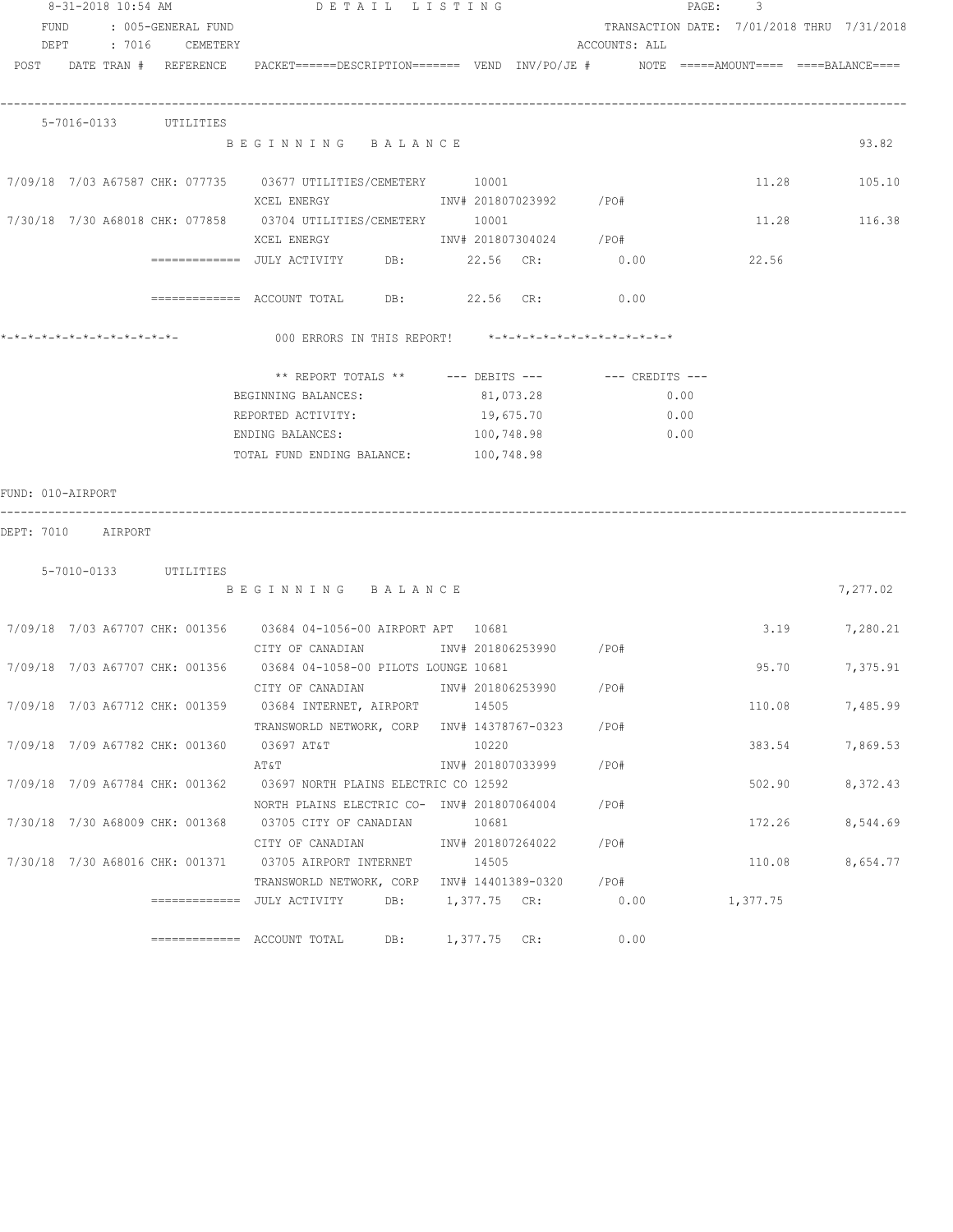| 8-31-2018 10:54 AM            |  |  |                             | DETAIL LISTING                                                                                                                       |          |                                            | PAGE: 4 |                |  |  |
|-------------------------------|--|--|-----------------------------|--------------------------------------------------------------------------------------------------------------------------------------|----------|--------------------------------------------|---------|----------------|--|--|
|                               |  |  | FUND : 010-AIRPORT          |                                                                                                                                      |          | TRANSACTION DATE: 7/01/2018 THRU 7/31/2018 |         |                |  |  |
|                               |  |  | DEPT : 7010 AIRPORT         |                                                                                                                                      |          | ACCOUNTS: ALL                              |         |                |  |  |
|                               |  |  |                             | POST DATE TRAN # REFERENCE PACKET======DESCRIPTION======= VEND INV/PO/JE # NOTE =====AMOUNT==== ====BALANCE====                      |          |                                            |         |                |  |  |
|                               |  |  |                             | 000 ERRORS IN THIS REPORT! *-*-*-*-*-*-*-*-*-*-*-*-*-*-                                                                              |          |                                            |         |                |  |  |
|                               |  |  |                             |                                                                                                                                      |          |                                            |         |                |  |  |
|                               |  |  |                             | ** REPORT TOTALS ** --- DEBITS --- -- CREDITS ---                                                                                    |          |                                            |         |                |  |  |
|                               |  |  |                             | BEGINNING BALANCES:                                                                                                                  | 7,277.02 | 0.00<br>0.00                               |         |                |  |  |
|                               |  |  |                             | REPORTED ACTIVITY:                                                                                                                   | 1,377.75 | 0.00                                       |         |                |  |  |
|                               |  |  |                             | ENDING BALANCES:<br>TOTAL FUND ENDING BALANCE: 8,654.77                                                                              | 8,654.77 |                                            |         |                |  |  |
| FUND: 011-ROAD & BRIDGE PCT 1 |  |  |                             |                                                                                                                                      |          |                                            |         |                |  |  |
| DEPT: 4011 ROAD & BRIDGE 1    |  |  |                             |                                                                                                                                      |          |                                            |         |                |  |  |
|                               |  |  | 5-4011-0133 UTILITIES/PCT 1 |                                                                                                                                      |          |                                            |         |                |  |  |
|                               |  |  |                             | BEGINNING BALANCE                                                                                                                    |          |                                            |         | 2,088.97       |  |  |
|                               |  |  |                             | 7/09/18 7/03 A67618 CHK: 077697 03677 02-0015-00 LAW ENFORCEME 10681<br>CITY OF CANADIAN               INV# 201806253989        /PO# |          |                                            |         | 3.19 2,092.16  |  |  |
|                               |  |  |                             | 7/09/18 7/09 A67851 CHK: 077753 03696 PCT 1                                                                                          | 12592    |                                            |         | 94.53 2,186.69 |  |  |
|                               |  |  |                             | NORTH PLAINS ELECTRIC CO- INV# 201807064002 / PO#                                                                                    |          |                                            |         |                |  |  |
|                               |  |  |                             | 7/13/18 7/13 A67930 CHK: 077775 03712 040-001-3995-01-PCT 1 BA 13824                                                                 |          |                                            |         | 24.68 2,211.37 |  |  |
|                               |  |  |                             | WEST TEXAS GAS, INC        INV# 201807134012     /PO#                                                                                |          |                                            |         |                |  |  |
|                               |  |  |                             | ============     JULY  ACTIVITY          DB:              122.40     CR:                     0.00                                    |          |                                            | 122.40  |                |  |  |
|                               |  |  |                             | ============ ACCOUNT TOTAL DB: 122.40 CR: 0.00                                                                                       |          |                                            |         |                |  |  |
| *-*-*-*-*-*-*-*-*-*-*-*-*-*-  |  |  |                             | 000 ERRORS IN THIS REPORT! *-*-*-*-*-*-*-*-*-*-*-*-*-*-                                                                              |          |                                            |         |                |  |  |
|                               |  |  |                             | ** REPORT TOTALS ** --- DEBITS --- -- -- CREDITS ---                                                                                 |          |                                            |         |                |  |  |
|                               |  |  |                             | BEGINNING BALANCES:                                                                                                                  | 2,088.97 | 0.00                                       |         |                |  |  |
|                               |  |  |                             | REPORTED ACTIVITY:                                                                                                                   | 122.40   | 0.00                                       |         |                |  |  |
|                               |  |  |                             | ENDING BALANCES:                                                                                                                     | 2,211.37 | 0.00                                       |         |                |  |  |
|                               |  |  |                             | TOTAL FUND ENDING BALANCE:                                                                                                           | 2,211.37 |                                            |         |                |  |  |
| FUND: 012-ROAD & BRIDGE PCT 2 |  |  |                             |                                                                                                                                      |          |                                            |         |                |  |  |
| DEPT: 4012 ROAD & BRIDGE 2    |  |  |                             |                                                                                                                                      |          |                                            |         |                |  |  |
|                               |  |  | 5-4012-0133 UTILITIES/PCT 2 |                                                                                                                                      |          |                                            |         |                |  |  |
|                               |  |  |                             | BEGINNING BALANCE                                                                                                                    |          |                                            |         | 1,275.64       |  |  |
|                               |  |  |                             | 7/09/18 7/09 A67851 CHK: 077753 03696 PCT 2                                                                                          | 12592    |                                            |         | 82.41 1,358.05 |  |  |
|                               |  |  |                             | NORTH PLAINS ELECTRIC CO- INV# 201807064002 / PO#                                                                                    |          |                                            |         |                |  |  |
|                               |  |  |                             |                                                                                                                                      |          | 0.00                                       | 82.41   |                |  |  |
|                               |  |  |                             | $\texttt{-----}$ ============== ACCOUNT TOTAL DB: 82.41 CR:                                                                          |          | 0.00                                       |         |                |  |  |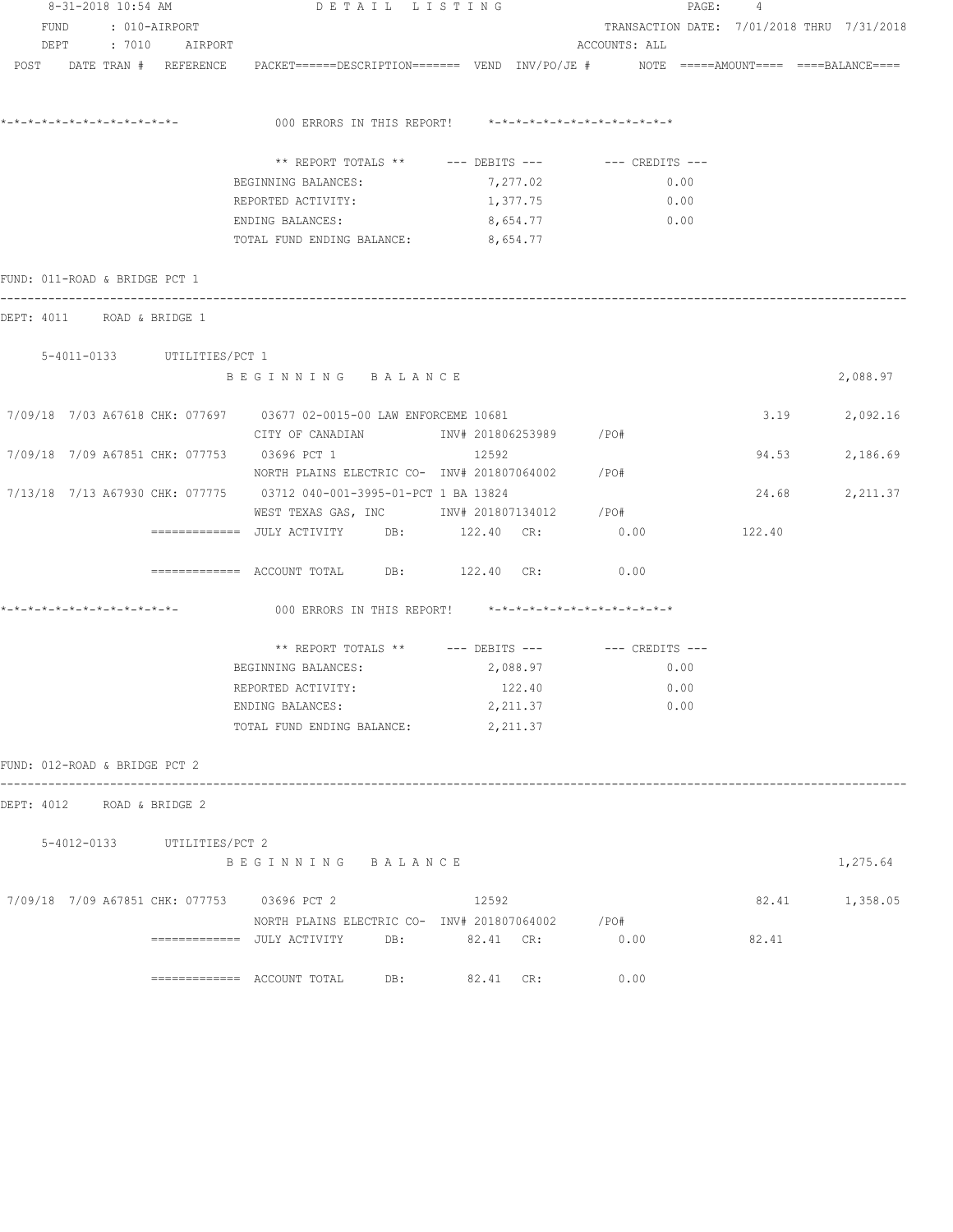| 8-31-2018 10:54 AM                          |                                | DETAIL LISTING                                                                                                 |                                                         |                                            | PAGE: 5 |                 |
|---------------------------------------------|--------------------------------|----------------------------------------------------------------------------------------------------------------|---------------------------------------------------------|--------------------------------------------|---------|-----------------|
|                                             | FUND : 012-ROAD & BRIDGE PCT 2 |                                                                                                                |                                                         | TRANSACTION DATE: 7/01/2018 THRU 7/31/2018 |         |                 |
|                                             | DEPT : 4012 ROAD & BRIDGE 2    |                                                                                                                |                                                         | ACCOUNTS: ALL                              |         |                 |
|                                             |                                | POST DATE TRAN # REFERENCE PACKET======DESCRIPTION======= VEND INV/PO/JE # NOTE =====AMOUNT==== ===BALANCE==== |                                                         |                                            |         |                 |
|                                             |                                |                                                                                                                | 000 ERRORS IN THIS REPORT! *-*-*-*-*-*-*-*-*-*-*-*-*-*- |                                            |         |                 |
|                                             |                                |                                                                                                                | ** REPORT TOTALS ** --- DEBITS --- -- -- CREDITS ---    |                                            |         |                 |
|                                             |                                |                                                                                                                |                                                         |                                            |         |                 |
|                                             |                                | BEGINNING BALANCES:                                                                                            | 1,275.64                                                | 0.00                                       |         |                 |
|                                             |                                | REPORTED ACTIVITY:                                                                                             | 82.41                                                   | 0.00                                       |         |                 |
|                                             |                                | ENDING BALANCES:<br>TOTAL FUND ENDING BALANCE: 1,358.05                                                        | 1,358.05                                                | $\sim$ 0.00                                |         |                 |
| FUND: 013-ROAD & BRIDGE PCT 3               |                                |                                                                                                                |                                                         |                                            |         |                 |
| DEPT: 4013 ROAD & BRIDGE 3                  |                                |                                                                                                                |                                                         |                                            |         |                 |
|                                             | 5-4013-0133 UTILITIES/PCT 3    |                                                                                                                |                                                         |                                            |         |                 |
|                                             |                                | BEGINNING BALANCE                                                                                              |                                                         |                                            |         | 1,875.63        |
| 7/09/18 7/09 A67851 CHK: 077753 03696 PCT 3 |                                |                                                                                                                | 12592                                                   |                                            |         | 119.53 1,995.16 |
|                                             |                                | NORTH PLAINS ELECTRIC CO- INV# 201807064002 / PO#                                                              |                                                         |                                            |         |                 |
|                                             |                                |                                                                                                                |                                                         |                                            | 119.53  |                 |
|                                             |                                | ============ ACCOUNT TOTAL DB: 119.53 CR: 0.00                                                                 |                                                         |                                            |         |                 |
|                                             |                                |                                                                                                                | 000 ERRORS IN THIS REPORT! *-*-*-*-*-*-*-*-*-*-*-*-*-*- |                                            |         |                 |
|                                             |                                |                                                                                                                | ** REPORT TOTALS ** --- DEBITS --- -- -- CREDITS ---    |                                            |         |                 |
|                                             |                                | BEGINNING BALANCES:                                                                                            | 1,875.63                                                | 0.00                                       |         |                 |
|                                             |                                | REPORTED ACTIVITY:                                                                                             | 119.53                                                  | 0.00                                       |         |                 |
|                                             |                                | ENDING BALANCES:                                                                                               | 1,995.16                                                | 0.00                                       |         |                 |
|                                             |                                | TOTAL FUND ENDING BALANCE: 1,995.16                                                                            |                                                         |                                            |         |                 |
| FUND: 014-ROAD & BRIDGE PCT 4               |                                |                                                                                                                |                                                         |                                            |         |                 |
| DEPT: 4014 ROAD & BRIDGE 4                  |                                |                                                                                                                |                                                         |                                            |         |                 |
|                                             | 5-4014-0133 UTILITIES/PCT 4    |                                                                                                                |                                                         |                                            |         |                 |
|                                             |                                | BEGINNING BALANCE                                                                                              |                                                         |                                            |         | 2,603.34        |
| 7/09/18 7/09 A67851 CHK: 077753 03696 PCT 4 |                                |                                                                                                                | 12592                                                   |                                            |         | 228.37 2,831.71 |
|                                             |                                |                                                                                                                | NORTH PLAINS ELECTRIC CO- INV# 201807064002 / PO#       |                                            |         |                 |
|                                             |                                |                                                                                                                |                                                         | 0.00                                       | 228.37  |                 |
|                                             |                                |                                                                                                                | 228.37 CR:                                              | 0.00                                       |         |                 |